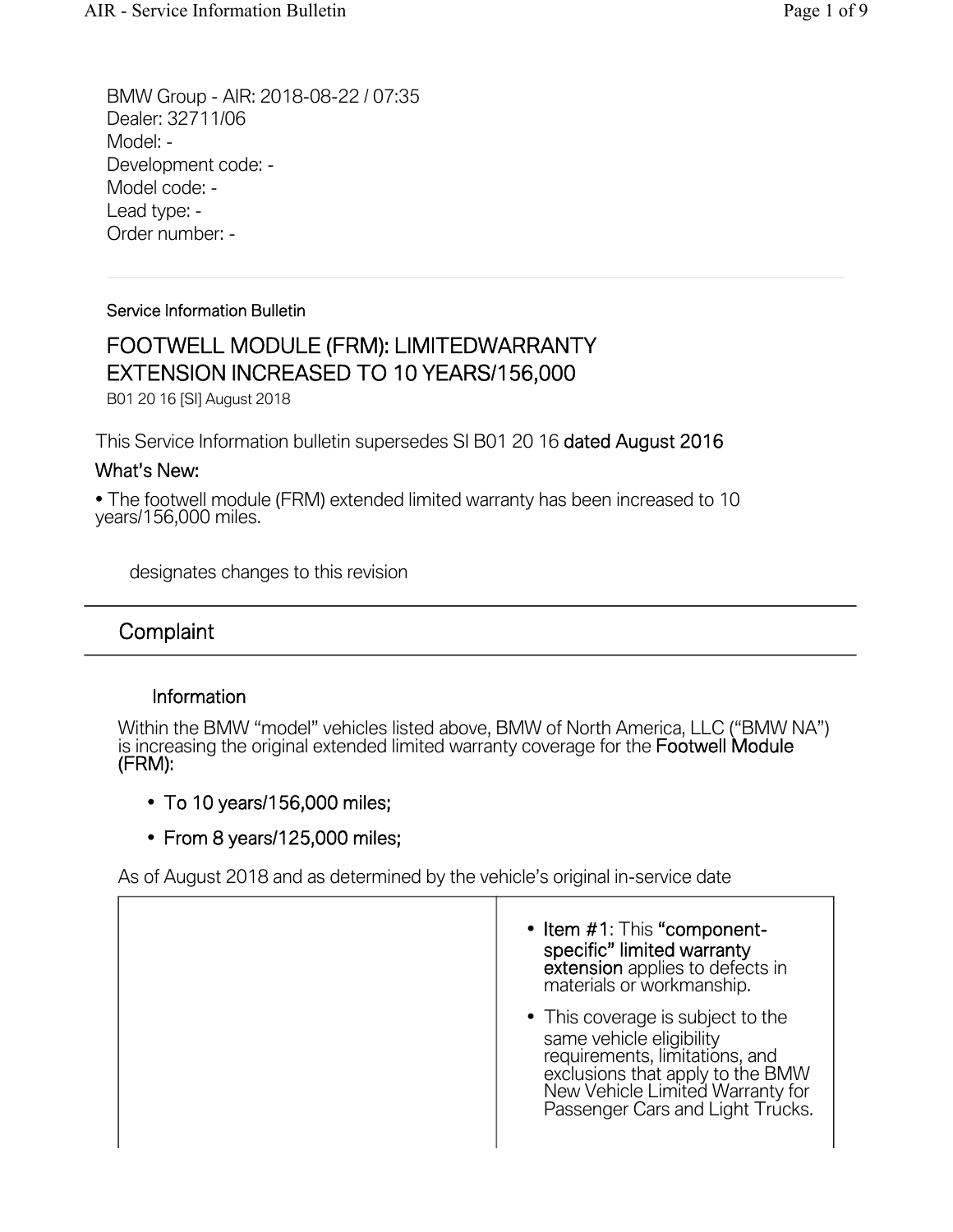

This bulletin is a notice of a component-specific "limited warranty extension." This is NOT a notice of a Recall or Service Action

There is no immediate repair required unless the BMW vehicle is currently experiencing a problem.

## Customer Notification Letter

Even though this is NOT a Recall, BMW NA will be sending VIN-specific customer notification letters in a phased release.

### **Situation**

When performing ISTA/D diagnosis and/or a programming procedure (software update) on an affected vehicle, the Footwell Module (FRM) could fail (See Situation One and Two below).

The Footwell Module (FRM) could also fail by itself (Primary failure - causual part), prior to performing ISTA/D diagnosis and/or a programming procedure (See Situation Three below).

# **Cause**

#### **Cause**

There is either a compatibility issue with certain combinations of vehicle software (Plant Integration I-Level) and the Footwell Module hardware installed in the vehicle or the module itself has failed.

# **Measure**

## Model

| E70 (X5 xDrive 35d) E70 (X5 xDrive 30i) |                                         | E70 (X5 xDrive 35i)        | $ E70 (X5 x)$ Drive 48i) |
|-----------------------------------------|-----------------------------------------|----------------------------|--------------------------|
| (M75Y Engine)                           | (N52K Engine) Model  (N55 Engine) Model |                            | $(NG2TU)$ Engine)        |
|                                         | Model Years 2010   Year 2010 produced   | <b>Prears 2011 to 2013</b> | Model Year 2010          |
| to 2013 produced                        |                                         |                            | produced                 |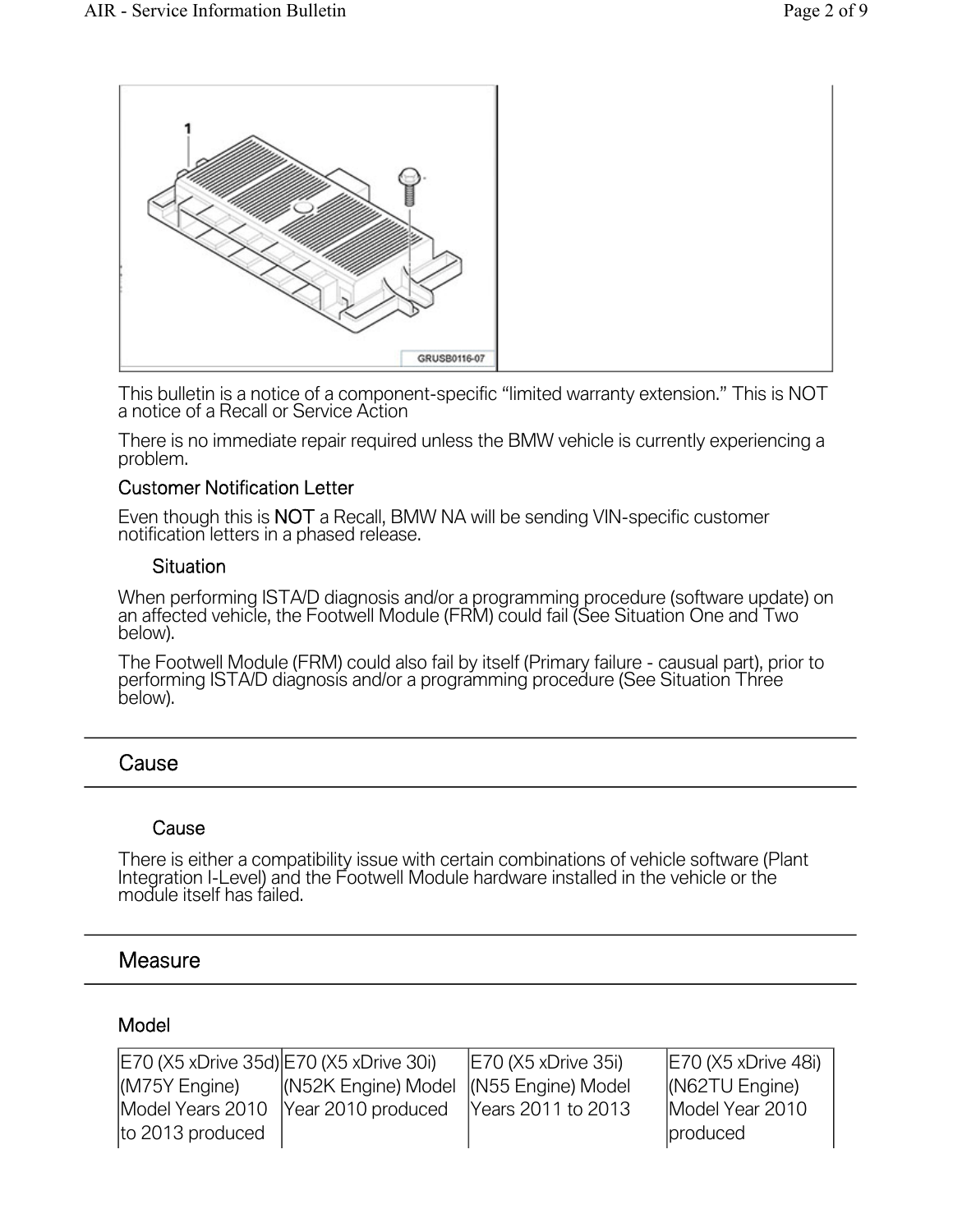| 8/13/2009 to<br>6/27/2013                                                                                             | 6/09/2009 to<br>3/18/2010                                                                                                                                                           | produced 1/8/2010 to<br>6/27/2013                                                                                       | 6/09/2009 to<br>3/18/2010                                                                                       |
|-----------------------------------------------------------------------------------------------------------------------|-------------------------------------------------------------------------------------------------------------------------------------------------------------------------------------|-------------------------------------------------------------------------------------------------------------------------|-----------------------------------------------------------------------------------------------------------------|
| E70 (X5 xDrive 50i) E70 (X5 M) (S63<br>Years 2011 to 2013 2010 to 2013<br>to 6/27/2013                                | (N63 Engine) Model Engine) Model Years<br>produced 2/4/2010 produced 1/12/2009<br>to 6/27/2013                                                                                      | E71 (X6 xDrive 35i)<br>(N54 Engine) Model<br>Year 2010 produced<br>6/10/2009 to 3/18/2010                               | E71 (X6 xDrive 35i)<br>(N55 Engine) Model<br>Years 2011 to 2014<br>produced 2/4/2010<br>to 6/25/2014            |
| E71 (X6 xDrive 50i)<br>(N63 Engine) Model<br>Years 2010 to 2014<br>produced<br>9/10/2009 to<br>6/25/2014              | E71 (X6 M) (S63<br>Engine) Model Years<br>2010 to 2014<br>produced 1/13/2009<br>to 6/25/2014                                                                                        | E72 (ActiveHybrid X6)<br>(N63 Engine) Model<br>Years 2010 and 2011<br>produced 3/25/2009 to<br>9/12/2011                | E82 (128i Coupe)<br>(N51 Engine) Model<br>Years 2010 to 2013<br>produced<br>3/26/2009 to<br>9/28/2013           |
| E82 (128i Coupe)<br>(N52K Engine)<br>Model Years 2010<br>to 2013 produced<br>8/21/2009 to<br>10/4/2013                | E82 (135i Coupe)<br>(N54 Engine) Model<br>Year 2010 produced<br>8/13/2009 to<br>2/26/2010                                                                                           | E82 (135i Coupe) (N55)<br>Engine) Model Years<br>2011 to 2013 produced 2011 produced<br>3/1/2010 to 9/28/2013           | E82 (1 Series M<br>Coupe) (N54T<br>Engine) Model Year<br>2/17/2011 to<br>10/28/2011                             |
| E84 (X1 xDrive 28i)<br>(N20 Engine) Model<br>Years 2013 and<br>2014 produced<br>2/21/2012 to<br>2/27/2014             | E84 (X1 xDrive35i)<br>(N20 Engine) Model<br>Years 2013 and 2014<br>produced 2/21/2012<br>to 2/27/2014                                                                               | E84 (X1 sDrive28i) (N20 Convertible) (N51<br>Engine) Model Years<br>2013 and 2014<br>produced 2/21/2012 to<br>2/27/2014 | E88 (128i<br>Engine) Model<br>Years 2010 to 2013<br>produced<br>5/19/2009 to<br>10/7/2013                       |
| E88 (128i<br>Engine) Model<br>produced<br>8/24/2009 to<br>10/9/2013                                                   | Convertible) (N52K   E88 (135i Convertible)   E88 (135i Convertible)<br>(N54 Engine) Model (N55 Engine) Model<br>Years 2010 to 2013 Year 2010 produced<br>7/22/2009 to<br>2/26/2010 | Years 2011 to 2013<br>produced 2/27/2010 to<br>10/10/2013                                                               | E89 (Z4 sDrive28i<br>Roadster) (N20<br>Engine) Model<br>Years 2012 to 2014<br>produced 6/9/2011<br>to 2/26/2014 |
| E89 (Z4 sDrive30i<br>Roadster) (N52K<br>Engine) Model<br>Years 2010 and<br>2011 produced<br>7/28/2009 to<br>8/24/2011 | E89 (Z4 sDrive35i<br>Roadster) (N54<br>Engine) Model Years<br>2010 to 2014<br>produced 8/31/2009<br>to 2/25/2014                                                                    | E89 (Z4 sDrive35is<br>Roadster) (N54T<br>Engine) Model Years<br>2011 to 2014 produced<br>2/22/2010 to 2/26/2014         | E90 (335d Sedan)<br>(M57Y Engine)<br>Model Years 2010<br>and 2011 produced<br>6/17/2009 to<br>8/11/2011         |
| E90 (328i Sedan)<br>Years 2010 and                                                                                    | E90 (328i xDrive<br>(N51 Engine) Model Sedan) (N51 Engine)<br>Model Years 2010 and Years 2010 and 2011                                                                              | E90 (328i Sedan)<br>(N52K Engine) Model                                                                                 | E90 (328i xDrive<br>Sedan) (N52K<br>Engine) Model                                                               |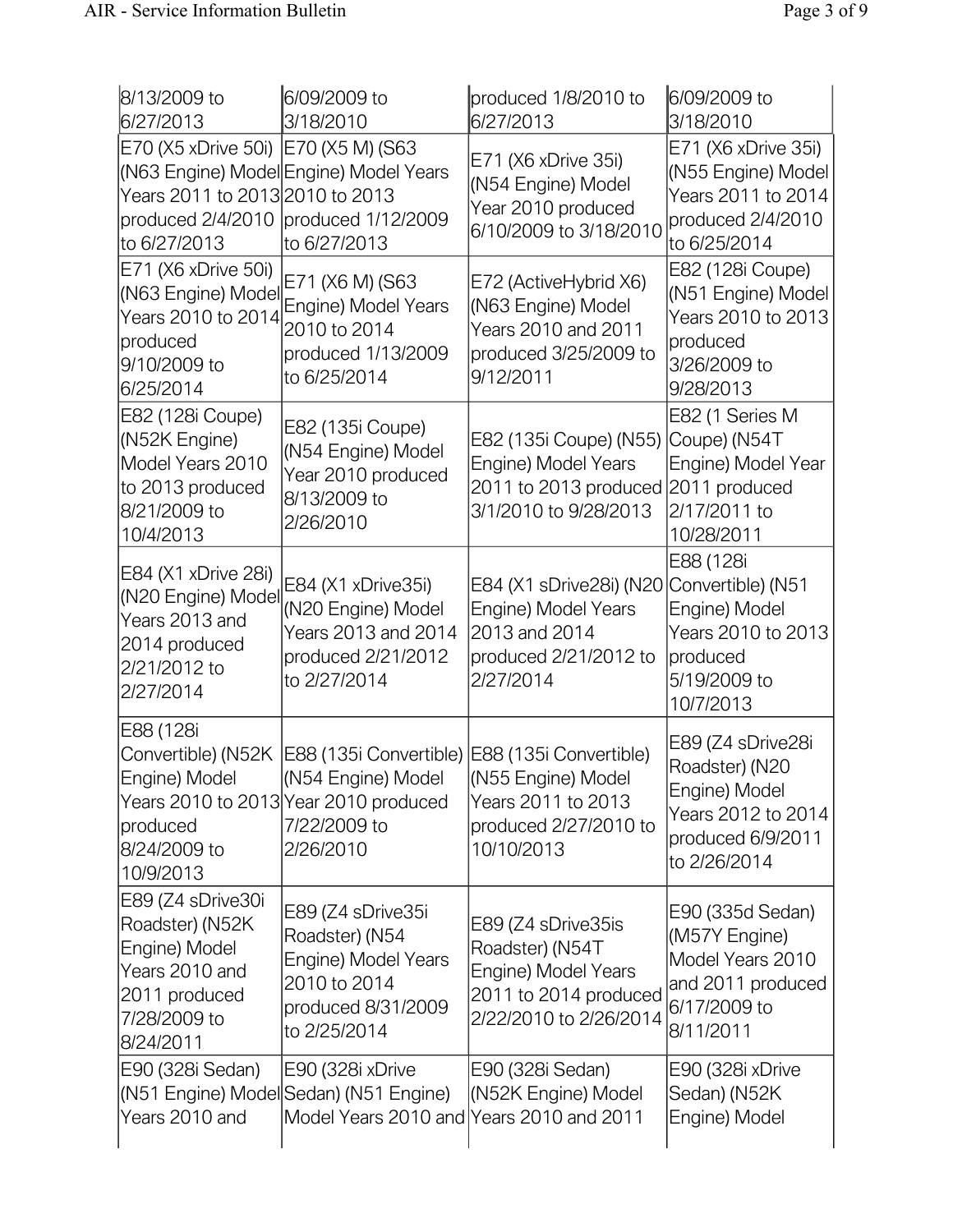| 2011 produced<br>6/15/2009 to<br>12/6/2011                                                                        | 2011 produced<br>8/31/2009 to<br>12/16/2011                                                                    | produced 7/27/2009 to<br>12/3/2011                                                                              | Years 2010 and<br>2011 produced<br>3/18/2009 to<br>12/16/2011                                                  |
|-------------------------------------------------------------------------------------------------------------------|----------------------------------------------------------------------------------------------------------------|-----------------------------------------------------------------------------------------------------------------|----------------------------------------------------------------------------------------------------------------|
| E90 (335i Sedan)<br>(N54 Engine) Model<br>Year 2011<br>produced<br>8/31/2009 to<br>2/25/2010                      | E90 (335i Sedan) (N55<br>Engine) Model Year<br>2011 produced<br>2/26/2010 to<br>10/28/2011                     | E90 (335i xDrive Sedan) (S65 Engine) Model<br>(N55 Engine) Model<br>Year 2011 produced<br>3/1/2010 to 12/5/2011 | E90 (M3 Sedan)<br>Years 2010 and<br>2011 produced<br>8/31/2009 to<br>10/28/2011                                |
| E91 (328i Sports<br>Wagon) (N52K)<br>Engine) Model<br>Years 2010 to 2012<br>produced<br>8/28/2009 to<br>5/29/2012 | E91 (328xi Sports<br>Wagon) (N52K)<br>Engine) Model Years<br>2010 to 2012<br>produced 9/1/2009 to<br>5/29/2012 | E92 (328i Coupe) (N51<br>Engine) Model Years<br>2010 to 2013 produced<br>8/29/2009 to 6/11/2013                 | E92 (328i xDrive<br>Coupe) (N51<br>Engine) Model<br>Years 2010 to 2013<br>produced 9/3/2009<br>to 6/25/2013    |
| E92 (328i Coupe)<br>(N52K Engine)<br>Model Years 2010<br>to 2013 produced<br>8/26/2009 to<br>6/13/2013            | E92 (328i xDrive<br>Model Years 2010 to<br>2013 produced<br>8/31/2009 to<br>6/26/2013                          | Coupe) (N52K Engine) E92 (335i Coupe) (N54<br>Engine) Model Year<br>2010 produced<br>8/29/2009 to 2/26/2010     | E92 (335xi Coupe)<br>(N54 Engine) Model<br>Year 2010<br>produced<br>7/27/2009 to<br>2/25/2010                  |
| E92 (335is Coupe)<br>(N54T Engine)<br>Model Years 2011<br>to 2013 produced<br>4/6/2010 to<br>6/14/2013            | E92 (335i xDrive<br>Coupe) (N55 Engine)<br>Model Years 2011 to<br>2013 produced<br>2/26/2010 to<br>6/28/2013   | E92 (M3 Coupe) (S65<br>Engine) Model Years<br>2010 to 2013 produced<br>7/27/2009 to 6/28/2013                   | E93 (328i<br>Convertible) (N51<br>Engine) Model<br>Years 2010 to 2013<br>produced<br>8/26/2009 to<br>10/1/2013 |
| E93 (328i<br>Convertible) (N52K<br>Engine) Model<br>Years 2010 to 2013<br>produced<br>8/31/2009 to<br>10/1/2013   | E93 (335is<br>Convertible) (N54<br>Engine) Model Year<br>2010 produced<br>8/29/2009 to<br>2/25/2010            | E93 (335 is Convertible)<br>(N54T Engine) Model<br>Years 2011 to 2013<br>produced 3/11/2010 to<br>10/01/2013    | E93 (335i<br>Convertible) (N55<br>Engine) Model<br>Years 2011 to 2013<br>produced<br>2/26/2010 to<br>10/2/2013 |
| E93 (M3<br>Convertible) (S65<br>Engine) Model<br>Years 2010 to 2013<br>produced                                   |                                                                                                                |                                                                                                                 |                                                                                                                |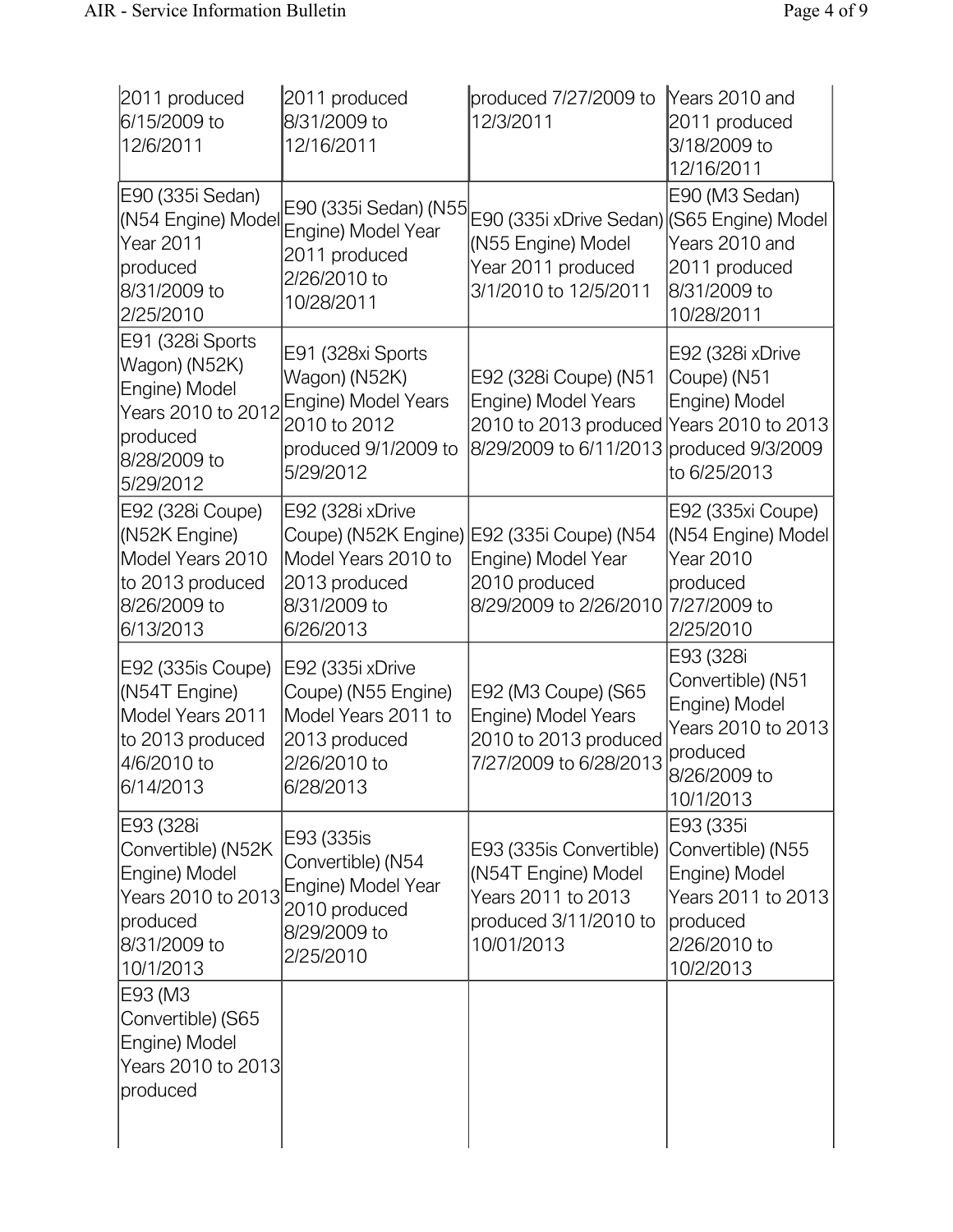| 8/29/2009 to |  |  |
|--------------|--|--|
| 10/1/2013    |  |  |

Note: Within the Model ranges listed above there are affected and non-affected vehicles.

The "Model" information above is for informational purposes only, it is not the only deciding factor.

To determination vehicle eligibility and to confirm that this component-specific coverage applies, always perform a VIN-specific DCSnet Warranty Inquiry first; please<br>refer to the "Eligible Vehicles" section of this bulletin for further details.

# **CORRECTION**

If the "Situation" occurs to an affected vehicle, replace the failed Footwell Module.

### **Procedure**

Refer to Repair Instruction 61 35 616 "Replacing footwell module (after vehicle diagnosis)."

#### Parts Information

Note: Please refer to the Electronic Parts Catalog (ETK/EPC), using the customer's VIN to locate the applicable replacement part numbers.

- Only order these parts in the quantities needed to address customers' vehicles that have confirmed failures.
- Please, only order this part in the quantities needed to repair those vehicles with a confirmed issue that requires a part replacement.

## ELIGIBLE VEHICLES

To assist you in identifying those vehicles that have this "component-specific" extended limited warranty coverage, the DCSnet Warranty Vehicle Inquiry has been updated with the VIN and Component-specific "Vehicle Comment" or flag shown below:

#### Original VIN Flag

BMW NA has extended the limited warranty for the Footwell Module (FRM) on this vehicle to 8 years/125,000 miles as determined from the original in-service date. This component-specific limited warranty extension applies to defects in materials or workmanship. This coverage is subject to the same vehicle eligibility requirements,<br>limitations, and exclusions that apply to the BMW New Vehicle Limited Warranty for<br>Passenger Cars and Light Trucks. Please see SI B01 20 1

#### Updated NEW VIN Flag

SI B01 20 16 (August 2018) DC 61 35 90 10 00: For this vehicle, the Footwell Module<br>(FRM) warranty for defects in materials or workmanship has been extended to 10 (FRM) warranty for defects in materials or workmanship has been extended to 10<br>year/156,000 mile as determined from the original in-service date. This coverage is<br>subject to the same vehicle eligibility requirements, limit apply to the BMW New Vehicle Limited Warranty for Passenger Cars and Light Trucks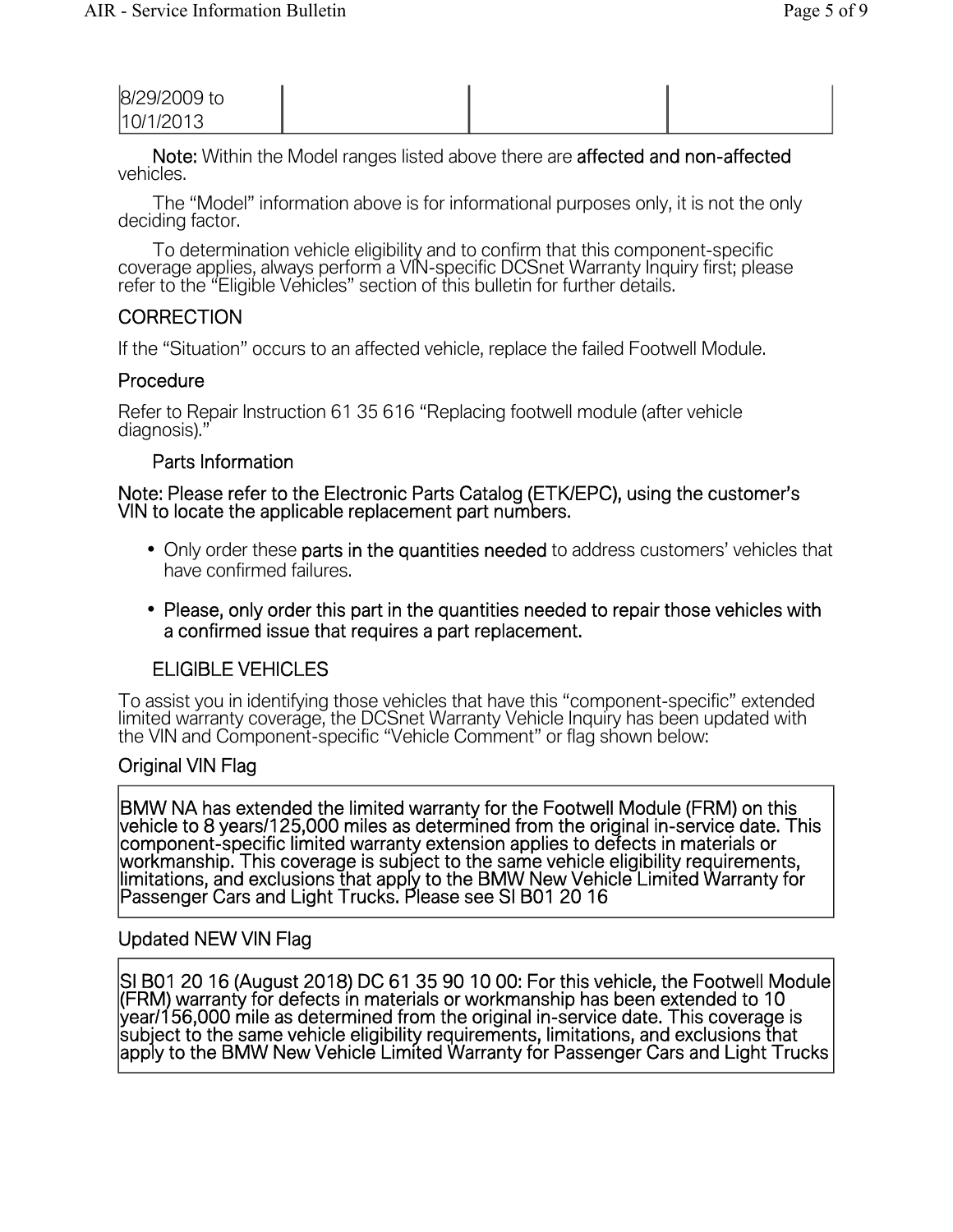Before performing a repair and submitting a claim under this extended coverage, first<br>confirm that the vehicle has the above **"Notice of Limited Warranty Extension"** in the DCSnet Warranty Inquiry "Vehicle Comments" section to confirm it is an **"Affected** Vehicle."

If the vehicle has the above flag, the vehicle was determined to be an affected vehicle which means it also meets all of the following applicable criteria:

- Series;
- Model;
- Engine type;
- Model Years; and
- Production date (strictly by the mm/dd/yyyy version, in AIR dd/m/yyyy).

Based on applying all of the above criteria, if you have ELW eligibility and/or coverage questions, please contact the Warranty department through IDS by selecting "Coverage, Policy and Coding" prior to performing any repairs.

#### Warranty Information

As of August 2018, the Footwell Module (FRM) limited warranty extension to 10<br>years/156,000 miles (increased from 8 years/125,000 miles) applies to "eligible US-<br>specification BMW vehicles (with the DCSnet "Vehicle Comment registered, operated and have their covered repair performed by an authorized BMW center in the United States (including Puerto Rico).

Note: In most cases, a covered Footwell Module repair will be performed in conjunction with one or more non-FRM related repairs (either under warranty and/or as customer-pay)

# The existing limited warranty coverage for the whole vehicle and other components has not changed.

This FRM-specific coverage supersedes the coverage that is provided under the BMW<br>Certified Pre-Owned Program or any BMW Group Vehicle Service Contract that applies to the vehicle.

Should the Footwell Module fail again, this component is covered by the remaining portion of the extended limited warranty coverage period.

#### Non-Qualifying Repairs

Non-US specification vehicles, ineligible vehicles, eligible vehicles operated and repaired outside the United States and Puerto Rico and/or the diagnosis and repair of other unrelated issues (including the initial non-FRM related customer-pay repair(s) if applicable) are not covered under the terms of this limited warranty extension.

#### Qualifying Repairs - Claim Submission

| Defect Code: | 6135901000 | E7x E8x E9x Footwell |  |
|--------------|------------|----------------------|--|
|              |            | Module (FRM)         |  |

Claim the labor operations provided below that apply.

#### Situation One (1)

Consequential FRM Replacement "after" performing vehicle diagnose for an unrelated issue.

| Labor Operation: | Labor Allowance: | Description: |
|------------------|------------------|--------------|
|                  |                  |              |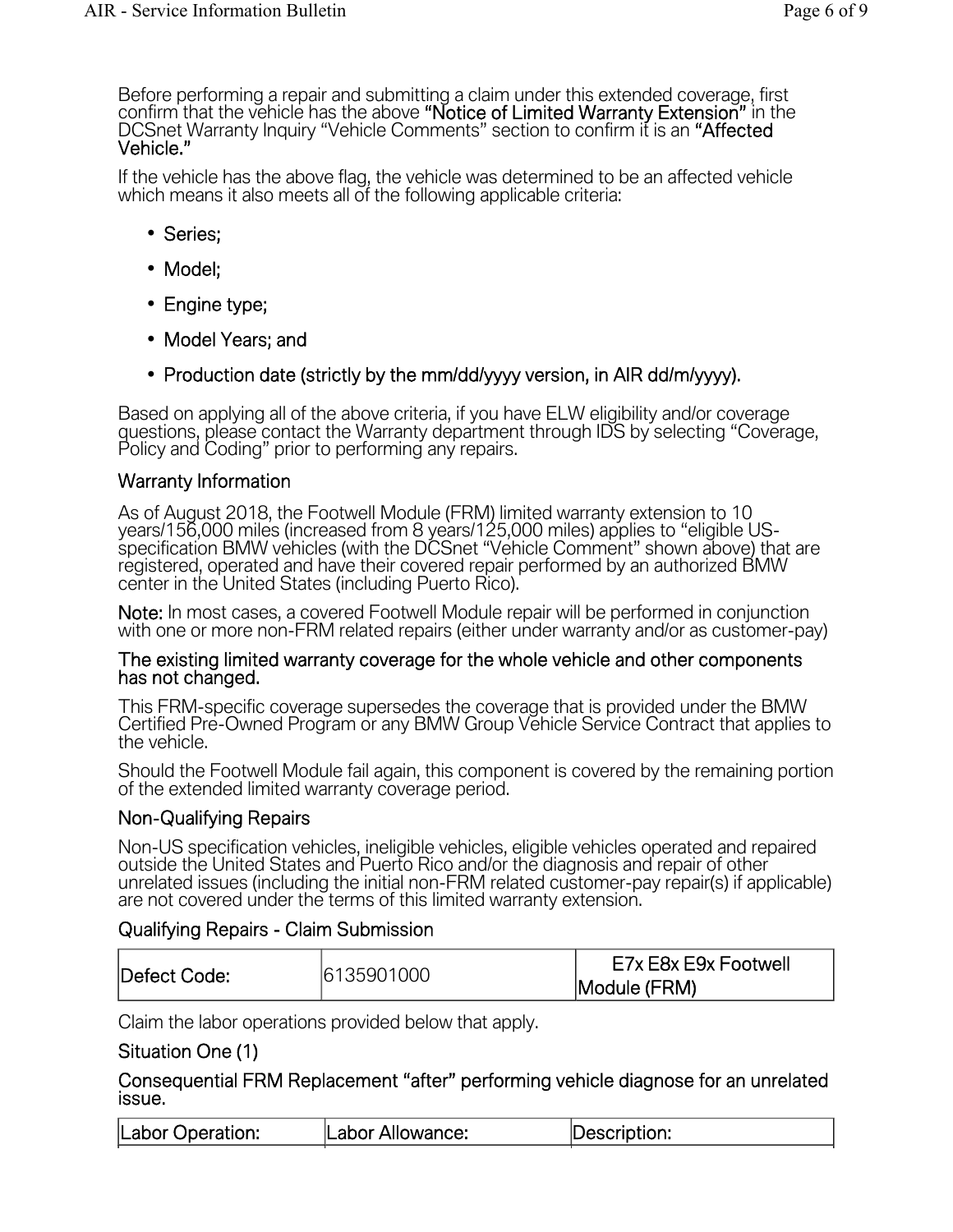| 6135616   | Refer to KSD2 | Replacing footwell module (after<br>vehicle diagnosis)  |
|-----------|---------------|---------------------------------------------------------|
| And:      |               |                                                         |
| 61 00 710 | Refer to KSD2 | Programming / encoding control<br>unit(s) (without CAS) |
| lOr:      |               |                                                         |
| 61 00 720 | Refer to KSD2 | Programming / encoding control<br>unit(s) (with CAS)    |

# Situation Two (2)

Consequential FRM Replacement "after" programming/coding the vehicle for an unrelated issue.

| Labor Operation: | Labor Allowance: | Description:                                                                                                        |
|------------------|------------------|---------------------------------------------------------------------------------------------------------------------|
| 61 35 616        | lRefer to KSD2   | Replacing footwell module (after<br>vehicle diagnosis)                                                              |
| lAnd:            |                  |                                                                                                                     |
| 61 00 711        | Refer to KSD2    | Additional work after first<br>ltermination while<br>programming/encoding (with Job<br>No. 61 00 710) (without CAS) |
| lOr:             |                  |                                                                                                                     |
| 61 00 721        | Refer to KSD2    | Additional work after first<br>ltermination while<br>programming/encoding (with Job<br>No. 61 00 720) (with CAS)    |

# Situation Three (3)

# FRM Replacement due to being the Primary Failure (Causual Part)

| Labor Operation:   | Labor Allowance: | Description:                                                                                    |
|--------------------|------------------|-------------------------------------------------------------------------------------------------|
| 00 00 006          | Refer to KSD2    | Performing "vehicle test" (with vehicle<br>diagnosis system - checking faults) (Main<br>work)   |
| Or:                |                  |                                                                                                 |
| 100 00 556         | Refer to KSD2    | Performing "vehicle test" (with vehicle<br>diagnosis system – checking faults) (Plus<br>work)   |
| And:               |                  |                                                                                                 |
| 61 21 528          | Refer to KSD2    | Connect an approved battery<br>charger/power supply(indicated in KSD2 as<br>"Charging battery") |
| And, as necessary: |                  |                                                                                                 |
| 61 00 006          | Work time (WT)   | Performing vehicle diagnosis - test module                                                      |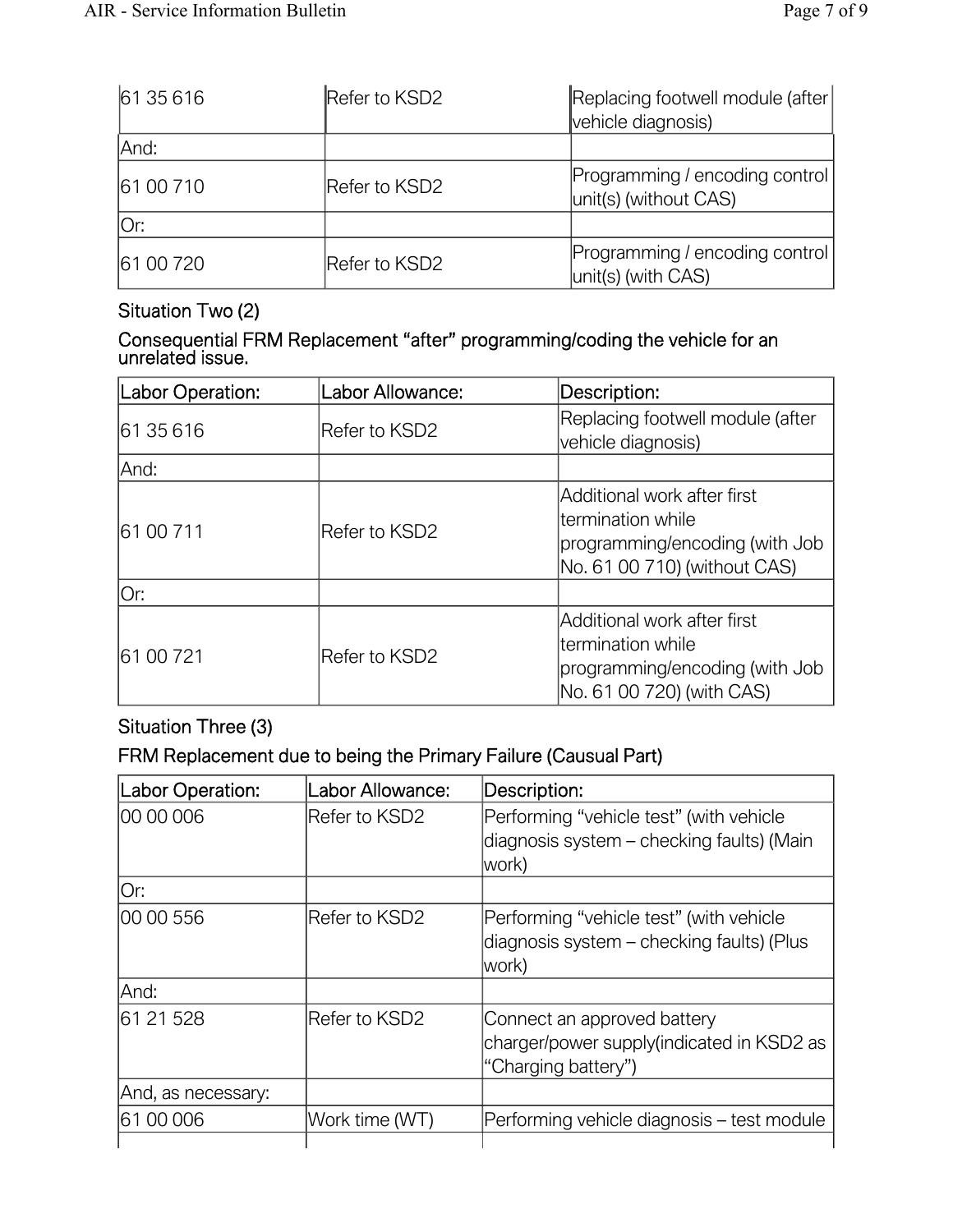| And:       |               |                                                         |
|------------|---------------|---------------------------------------------------------|
| 61 35 616  | Refer to KSD2 | Replacing footwell module (after vehicle<br>diagnosis)  |
| And:       |               |                                                         |
| 161 00 710 | Refer to KSD2 | Programming / encoding control unit(s)<br>(Without CAS) |
| Or:        |               |                                                         |
| 61 00 720  | Refer to KSD2 | Programming / encoding control unit(s)<br>(with CAS)    |

If you are using a Main labor code for another repair, use the Plus code labor operation 00 00 556 instead 00 00 006.

Refer to KSD2/AIR for the corresponding flat rate unit (FRU) allowances.

Work time labor operation code 61 00 006 is not considered a Main labor operation; however, it does require an individual punch time and an explanation on the repair order and in the claim comments section.

#### Footwell Module (FRM)-Related Vehicle Programming and Coding

1. The programming procedure automatically reprograms and encodes all vehicle control modules which do not have the latest software i-level. If one or more control module failures occur "during" this programming procedure:

• Please claim this "consequential" control module-related repair work under the defect code listed in this bulletin with the applicable KSD2/AIR labor operations.

Please explain this additional work (The why and what) on the repair order in the claim comments section.

#### Other Repairs (Non-FRM Related)

- 2. For control module failures that occurred "prior" to performing a programming procedure; and/or
- 3. Other work/repairs that is identified prior and after performing ISTA diagnostics and the related test plans:

• When "covered" under an applicable limited warranty, claim this control modulerelated repair work using the applicable defect code and labor operations (including diagnosis) in KSD2/AIR.

#### Previous Customer-pay Repairs – Limited Warranty Extension Reimbursement

Under this extended limited warranty, BMW of North America, LLC ("BMW NA") will provide reimbursement for "qualifying customer-pay FRM replacements" that were performed on an eligible vehicle **prior** to the release of this warranty extension.

Note: The Footwell Module (FRM) limited warranty extension increased to 10 years/156,000 miles from 8 years/125,000 miles as of August 2018.

Customer-pay "FRM repairs" are subject to the same vehicle eligibility requirements, limitations, and exclusions that apply to the BMW New Vehicle Limited Warranty for<br>Passenger Cars and Light Trucks.

#### Repairs that do not Qualify for Reimbursement